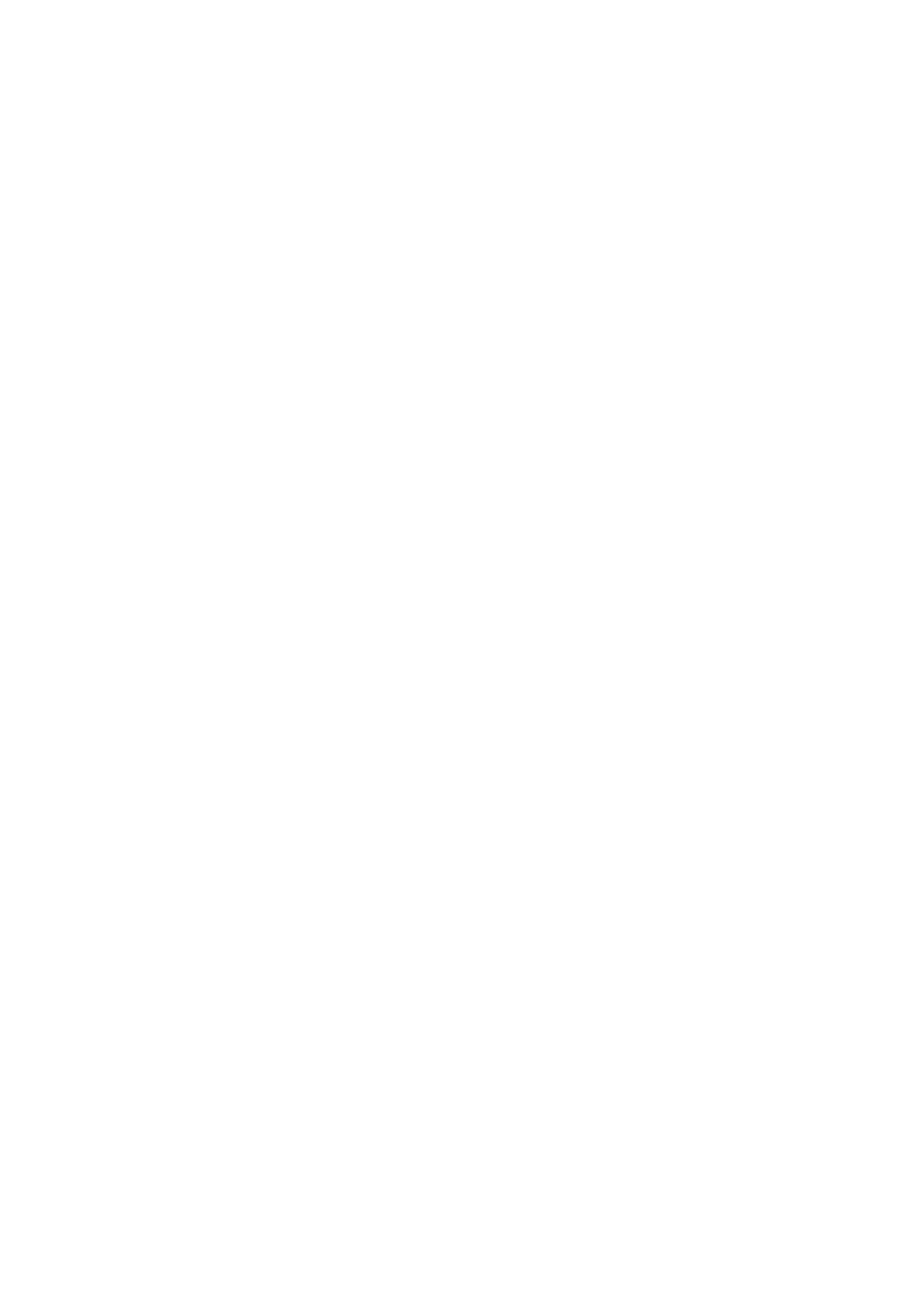## **AGENDA**

## Page Nos.

## **Remote Meeting Details**

This meeting will be held in a remote manner in accordance with the Local Authorities and Police and Crime Panels (Coronavirus) (Flexibility of Local Authority and Police and Crime Panel Meetings) (England and Wales) Regulations 2020.

The meeting will be live streamed on the Council's social media platforms to enable access for the Press and Public.

- 1. Apologies for Absence
- 2. Declarations of Interest by Members and Officers and as to the Party Whip 3. Declaration of any Intention to Record the Meeting 4. Minutes of meeting held on 23 November 2020 5 - 12 5. District Wide Housing Needs Assessment 2020 13 - 217 6. Chairman's Report 7. Forward Plan - February 2021 to January 2022 218 218 - 218 - 219 **Part 1 - Items for Decision** 8. Responsive Repairs Priorities 220 - 224 9. Housing Ombudsman Complaint Handling - Self Assessment 225 - 240 10. The Domestic Abuse Bill (2020) - Impacts for NSDC 241 - 245 11. Update on the Delivery of the Safer Streets Initiative 246 - 248 12. E-Newsletters 249 - 265 **Part 2 - Items for Information** 13. Homelessness Prevention and Rough Sleeper Strategy - Annual Delivery Update 266 - 283 14. Yorke Drive Regeneration Update 284 - 288 15. Homes & Communities Revenue and Capital Forecast Outturn Report to 31 March 2021 as at 30 November 2020 289 - 308 16. 2021/22 Housing Revenue Account (HRA) Budget and Rent Setting 309 - 324